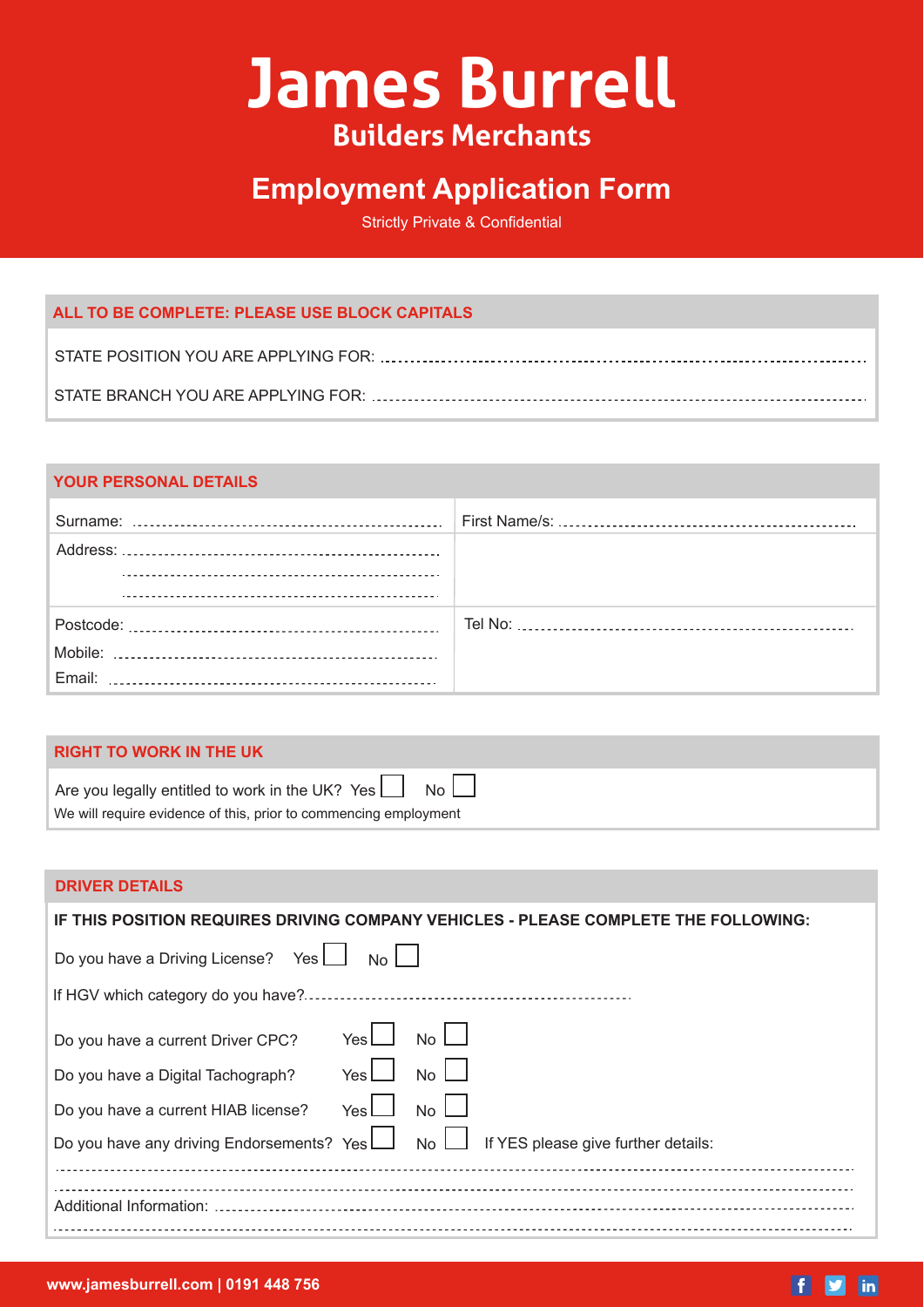# **EMPLOYMENT HISTORY**

| Please give details of relevant previous employment/key achievements that might help us assess your suitability for<br>the job for which you are applying, starting with the most recent employment, working backwards |  |           |  |  |
|------------------------------------------------------------------------------------------------------------------------------------------------------------------------------------------------------------------------|--|-----------|--|--|
| <b>Current/Last Employer:</b>                                                                                                                                                                                          |  |           |  |  |
|                                                                                                                                                                                                                        |  |           |  |  |
|                                                                                                                                                                                                                        |  |           |  |  |
|                                                                                                                                                                                                                        |  |           |  |  |
|                                                                                                                                                                                                                        |  |           |  |  |
|                                                                                                                                                                                                                        |  |           |  |  |
|                                                                                                                                                                                                                        |  |           |  |  |
|                                                                                                                                                                                                                        |  |           |  |  |
|                                                                                                                                                                                                                        |  |           |  |  |
|                                                                                                                                                                                                                        |  |           |  |  |
|                                                                                                                                                                                                                        |  |           |  |  |
|                                                                                                                                                                                                                        |  |           |  |  |
| 1 <sup>st</sup> Previous Employer                                                                                                                                                                                      |  |           |  |  |
|                                                                                                                                                                                                                        |  |           |  |  |
|                                                                                                                                                                                                                        |  |           |  |  |
|                                                                                                                                                                                                                        |  |           |  |  |
|                                                                                                                                                                                                                        |  |           |  |  |
|                                                                                                                                                                                                                        |  |           |  |  |
|                                                                                                                                                                                                                        |  |           |  |  |
|                                                                                                                                                                                                                        |  |           |  |  |
|                                                                                                                                                                                                                        |  |           |  |  |
|                                                                                                                                                                                                                        |  |           |  |  |
|                                                                                                                                                                                                                        |  |           |  |  |
| 2 <sup>nd</sup> Previous Employer                                                                                                                                                                                      |  |           |  |  |
|                                                                                                                                                                                                                        |  |           |  |  |
|                                                                                                                                                                                                                        |  |           |  |  |
|                                                                                                                                                                                                                        |  |           |  |  |
|                                                                                                                                                                                                                        |  | Postcode: |  |  |
|                                                                                                                                                                                                                        |  |           |  |  |
|                                                                                                                                                                                                                        |  |           |  |  |
|                                                                                                                                                                                                                        |  |           |  |  |
|                                                                                                                                                                                                                        |  |           |  |  |
|                                                                                                                                                                                                                        |  |           |  |  |
|                                                                                                                                                                                                                        |  |           |  |  |
|                                                                                                                                                                                                                        |  |           |  |  |
| Please tell us here what skills and personal qualities you have that suit the role you seek and would mean you work<br>successfully for us. Please continue on a separate sheet if necessary.                          |  |           |  |  |
|                                                                                                                                                                                                                        |  |           |  |  |
|                                                                                                                                                                                                                        |  |           |  |  |
|                                                                                                                                                                                                                        |  |           |  |  |
|                                                                                                                                                                                                                        |  |           |  |  |
|                                                                                                                                                                                                                        |  |           |  |  |